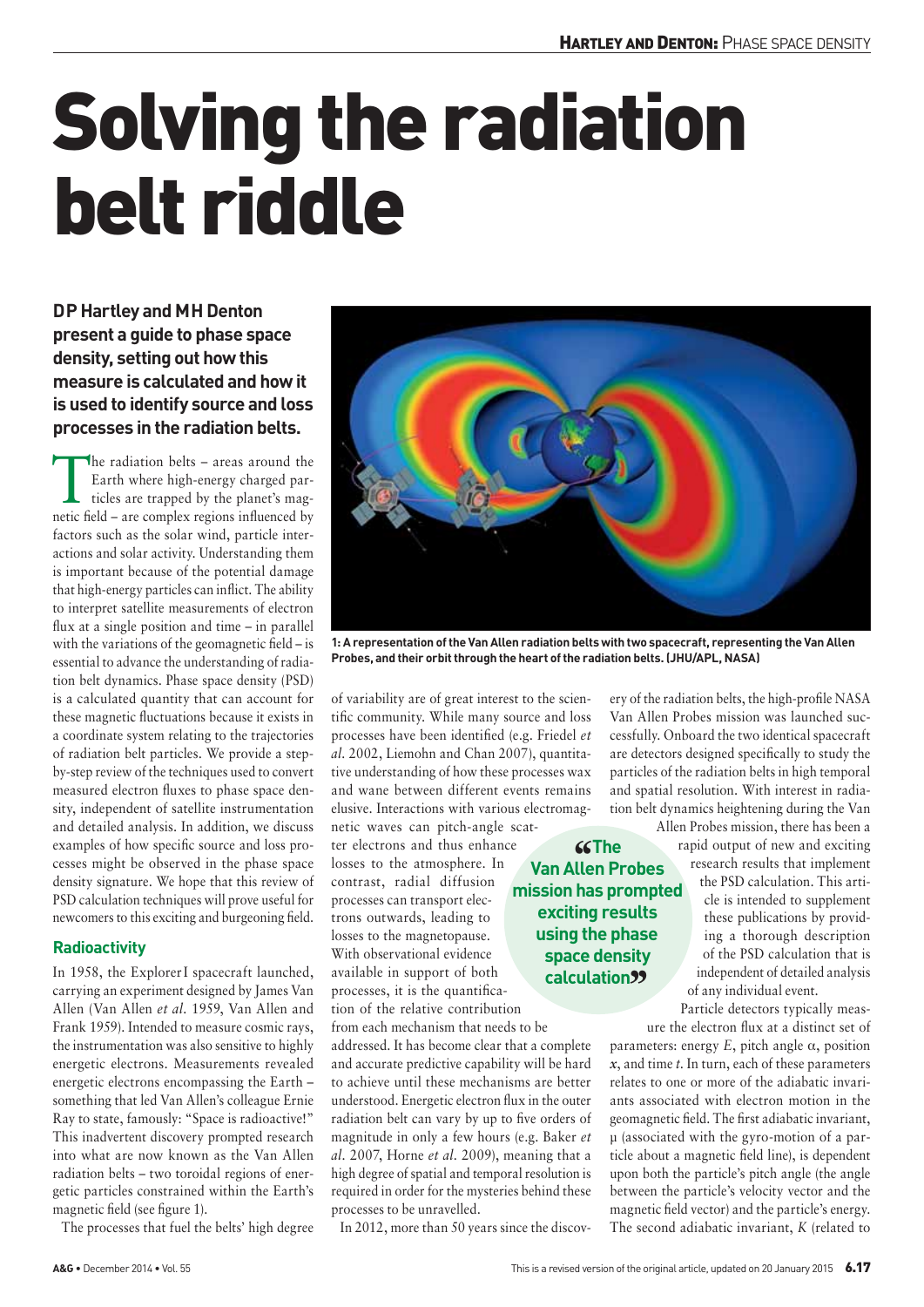

**(c) represents the electron flux pitchangle distribution for three instrument energy channels. The** 



dashed blue line indicates the pitch angle that corresponds to the selected *K*, α<sub>K</sub>, from (a). From these pitch-angle distributions, it is possible to read the electron flux values at the pitch angle α<sub>K</sub> to obtain a set of flux values that vary with instrument energy channels. These flux values are then converted **to PSD using equation 3 (where** *E* **is the central energy of the satellite instrument channel).**

**Panel (d) displays these PSD values, calculated using the fluxes from (c), as a function of the instrument energy channels. Fitting a function to these values of the form shown in (d) and using the energy corresponding to the selected value of μ,** *E***μ, from panel (b), it is possible to obtain the PSD**  corresponding to selected values of µ and K, f( $E_w$ ,  $\alpha_k$ ). Using  $\alpha_k$  and the spacecraft position x, the IRBEM library is used to calculate L\*. The electron **PSD has now been calculated in adiabatic invariant coordinates for one instance of time. This process can be repeated for the required number of time intervals.**

a particle's bounce motion along a magnetic field line between the magnetic mirror points), depends upon pitch angle, while the inverse of the third adiabatic invariant, *L\** (related to a particle's drift motion about the Earth), depends upon both position and pitch angle. A full definition of the adiabatic invariants is given by Schulz and Lanzerotti (1974), Walt (1994) and Green and Kivelson (2004). The aim of this article is to provide a step-by-step review of the techniques used to convert measured electron fluxes to phase space density (PSD), independent from satellite instrumentation and detailed analysis. In order to follow the steps outlined

in this article, electron flux measurements are required to be resolved in terms of both pitchangle and energy.

PSD is used in multiple fields of physics research such as quantum mechanics, thermodynamics, astrophysics and space science. Here, we discuss how PSD can assist in differentiating between source mechanisms, as well as being used to identify loss processes, for radiation belt dynamics.

In the context of the radiation belts, PSD is defined as the electron flux divided by the square of the momentum (e.g. Chen *et al.* 2007). It is therefore possible to convert measured electron

fluxes to PSD and obtain the corresponding adiabatic invariants. This, however, would result in PSD values with different adiabatic invariants at each instant of time. Typically, values for the first and second adiabatic invariants are selected to remain constant for the duration of a study, thus allowing determination of the variations in PSD and *L\**. Converting to PSD, which uses a coordinate system aligned with radiation belt particle trajectories, allows the geomagnetic field variations to be considered in parallel with electron flux variations. This technique has been developed and described in detail in several studies using electron flux meas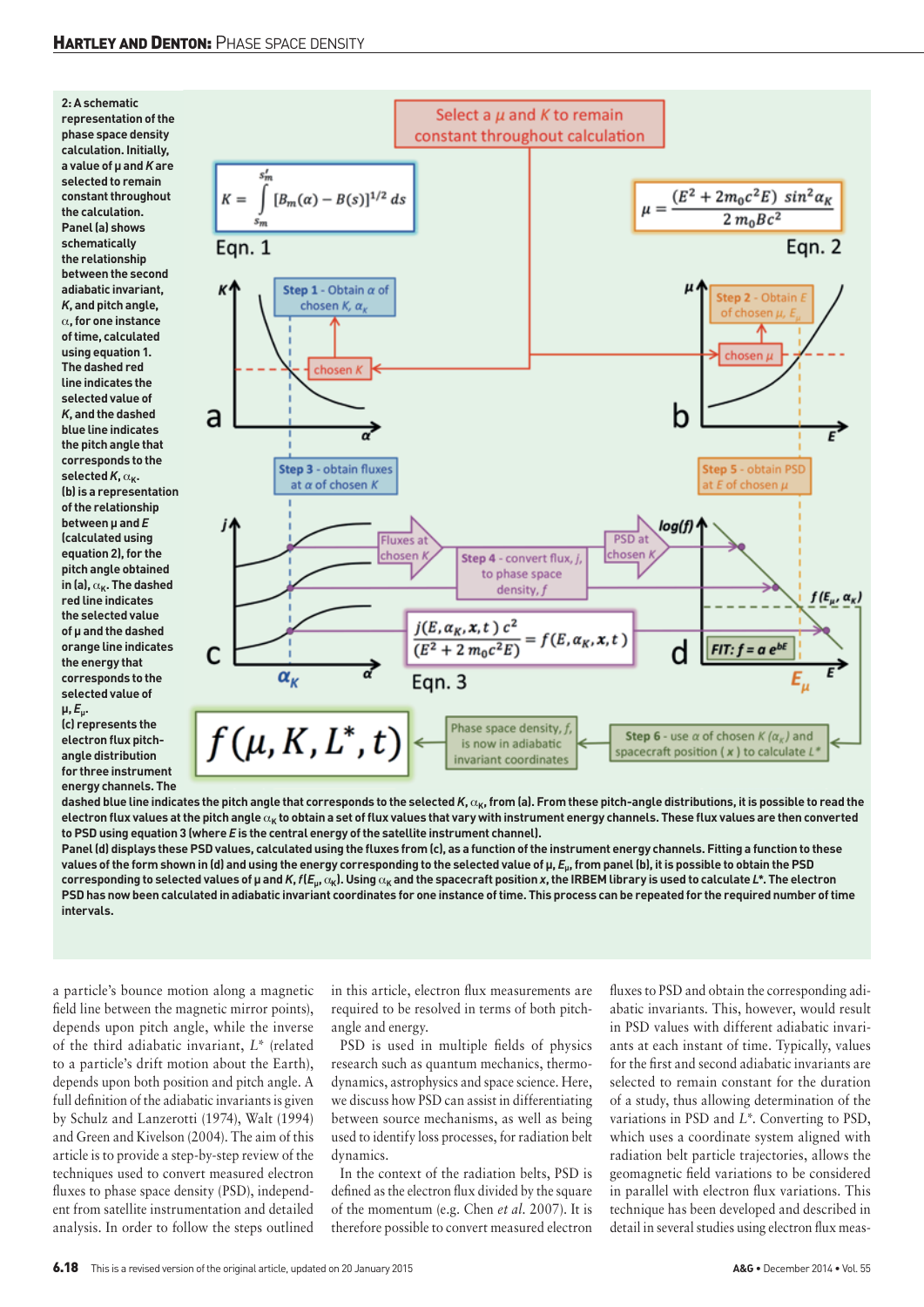**3: Schematic diagram showing how internal and external acceleration may appear in the PSD vs** *L\** **profile (adapted from Green and Kivelson 2004). Panel (a) shows a PSD increase caused by radial diffusion from an external source mechanism, whereas panel (b) indicates a PSD increase caused by a local internal acceleration mechanism. The red lines indicate the PSD vs** *L\** **profile prior to acceleration (time =** *t***1) with**  the blue line showing the effect of the acceleration event (time  $= t_2$ ).



urements from different spacecraft (e.g. Hilmer *et al.* 2000, Green and Kivelson 2004, Chen *et al.* 2006, Shprits *et al.* 2012). Descriptions of how signatures of different physical mechanisms might be observed in the PSD vs *L\** profile have also been produced (e.g. Turner *et al.* 2012, Reeves *et al.* 2013).

### **Methodology**

Because *in situ* observations of the geomagnetic field provide measurements at only one location on a magnetic field line, it is necessary to implement a magnetic field model in order to calculate the second adiabatic invariant, *K*, and the inverse of the third invariant, *L\**. If using measurements from a spacecraft without a magnetometer onboard, it is necessary to use a magnetic field model for the calculation of all three adiabatic invariants. Calculating the PSD at chosen values of μ and *K* can be performed in six steps:

- 1. Calculate the pitch angle of chosen *K*
- 2. Calculate the energy of chosen μ and *K*
- 3. Calculate the fluxes (for each energy
- channel) at chosen *K*
- 4. Convert these fluxes at chosen *K* to PSD
- 5. Calculate the PSD at chosen μ and *K*
- 6. Calculate *L\*.*

Once these steps have been carried out (as summarized in figure 2), the PSD vs *L\** profile can be interpreted to provide evidence for active source and loss processes. For step 1, to calculate the second adiabatic invariant, *K*, as a function of pitch angle and time, it is common to use the International Radiation Belt Environment Modeling Library (IRBEM-LIB [2004-2012]) and equation 1. This relationship is shown schematically in figure 2a.

$$
K = \int_{S_{\rm m}}^{S_{\rm m}'} [B_{\rm m}(\alpha) - B(s)]^{1/2} ds
$$
 (1)

The IRBEM-LIB is a set of source code dedicated to modelling the radiation belts and is available at [http://sourceforge.net/projects/](http://sourceforge.net/projects/irbem/files) [irbem/files.](http://sourceforge.net/projects/irbem/files) Depending upon the chosen magnetic field model, the IRBEM library requires different solar wind parameters and geomagnetic activity indices as drivers (e.g. disturbancestorm-time index, solar wind dynamic pressure,

interplanetary magnetic field, etc). These can be obtained from OMNIweb (King and Papitashvilli 2005), a database of solar wind observations propagated to the Earth's bowshock. Various functions within the IRBEM-LIB can be used, with some directly providing adiabatic invariants or related quantities as outputs. IRBEM-LIB is used to obtain a value for quantity, *I*, in small increments of pitch angle, at each instance of time. This value, *I,* is related to the second adiabatic invariant, *K*, through the equation;  $K = I\sqrt{B_m}$  where  $B_m$  is the magnetic field at the mirror point, which can also be output by the library functions. It is then possible to interpolate between the calculated  $K(\alpha)$  values to obtain a pitch angle for any desired *K* at each instance of time (figure 2a). (Common units for the second adiabatic invariant, *K*, are G1/2km; model output units are: *I* in Earth radii,  $R_{\rm E}$ , and  $B_{\rm m}$  in nT, yielding units of nT<sup>1/2</sup> $R_{\rm E}$ .) A value of the second invariant, *K*, is selected to remain constant throughout the calculations. This, in turn, yields a pitch angle of fixed *K*, which will be referred to as  $\alpha_K$  hereafter (see figure 2a). While *K* is kept constant over time, the pitch angle at fixed *K* temporally evolves due to the varying input solar wind conditions that drive the magnetic field model. The pitch angle obtained,  $\alpha_{\kappa}$ , is also used in calculation of the first and third adiabatic invariants.

Step 2 involves calculating the energy of chosen μ and *K* (figure 2b) by using equation 2. This relationship is shown schematically in figure 2b.

$$
\mu = \frac{(E^2 + 2m_0c^2E)\sin^2\alpha_K}{2m_0Bc^2}
$$
 (2)

If using measurements from a spacecraft with a magnetometer onboard, the measured magnetic field can be used in the calculation of μ, otherwise it is required to implement the model magnetic field. Because μ is pitch-angle dependent, the pitch-angle of chosen  $K$ ,  $\alpha_K$ , is used. Calculating μ over small intervals of energy negates the complication of solving equation 2 for *E*. It is thus possible to interpolate between these calculated μ values, obtaining the energy corresponding to the chosen value of μ, *E*μ, at a single instance of time (see figure 2b). Typical units for μ are MeV/G and care must be taken to avoid confusion between units of energy  $(m_0c^2)$ is in Joules, whereas units for *E* are likely to be in eV, keV or MeV).

Step 3, calculating the flux (for each energy channel) at chosen *K*, requires performing a fit of the pitch angles to the measured electron flux, *j* (see figure 2c). This is required at each of the instrument energy channels available. There are several methods available for calculating the full pitch angle distributions, such as fitting sums of powers of trigonometric functions (e.g. Green and Kivelson 2004) or to invert an accurate pitch-angle distribution using optimal estimation (e.g. Selesnick and Blake 2000, Hartley *et al.* 2013). After obtaining the full pitch-angle distribution, it is possible to determine the flux at pitch angle,  $\alpha_{\kappa}$ , for each energy channel. This, in turn, yields a set of flux values at constant *K*, varying in energy.

In step 4, using equation 3, the flux values obtained for the selected value of K are converted to PSD.

$$
\frac{j(\mu, K, x, t) \times c^2}{(E^2 + 2m_0 c^2 E)} = f(\mu, K, x, t)
$$
\n(3)

The energies, *E*, to be used in this equation are the central energies of the satellite instrument channels. Again, the user needs to be aware of different units of energy. These calculated PSD values are at the chosen value of *K*, varying in energy.

Through step 5 it is now possible to produce a fit of these PSD values of chosen *K* against energy using an equation of the form,  $f = ae^{bE}$ where *f* is PSD, *E* is energy and *a* and *b* are the fit coefficients. Having obtained the energy of fixed  $\mu$  ( $E_n$ ), this can now be substituted into the fitting equation, using the calculated coefficients *a* and *b*, to obtain the PSD at the chosen values of  $\mu$  and  $K$  ( $f$ ( $E_u$ ,  $K$ ), see figure 2d).

Finally, the inverse of the third adiabatic invariant, *L\**, is calculated, as step 6. *L\** is the radial distance in the equatorial plane where an electron would reside if all external fields were removed, leaving only the internal geomagnetic field. This makes *L\** a commonly used parameter in PSD studies. To calculate *L\**, it is required to implement a magnetic field model and the IRBEM library. Because the drift path